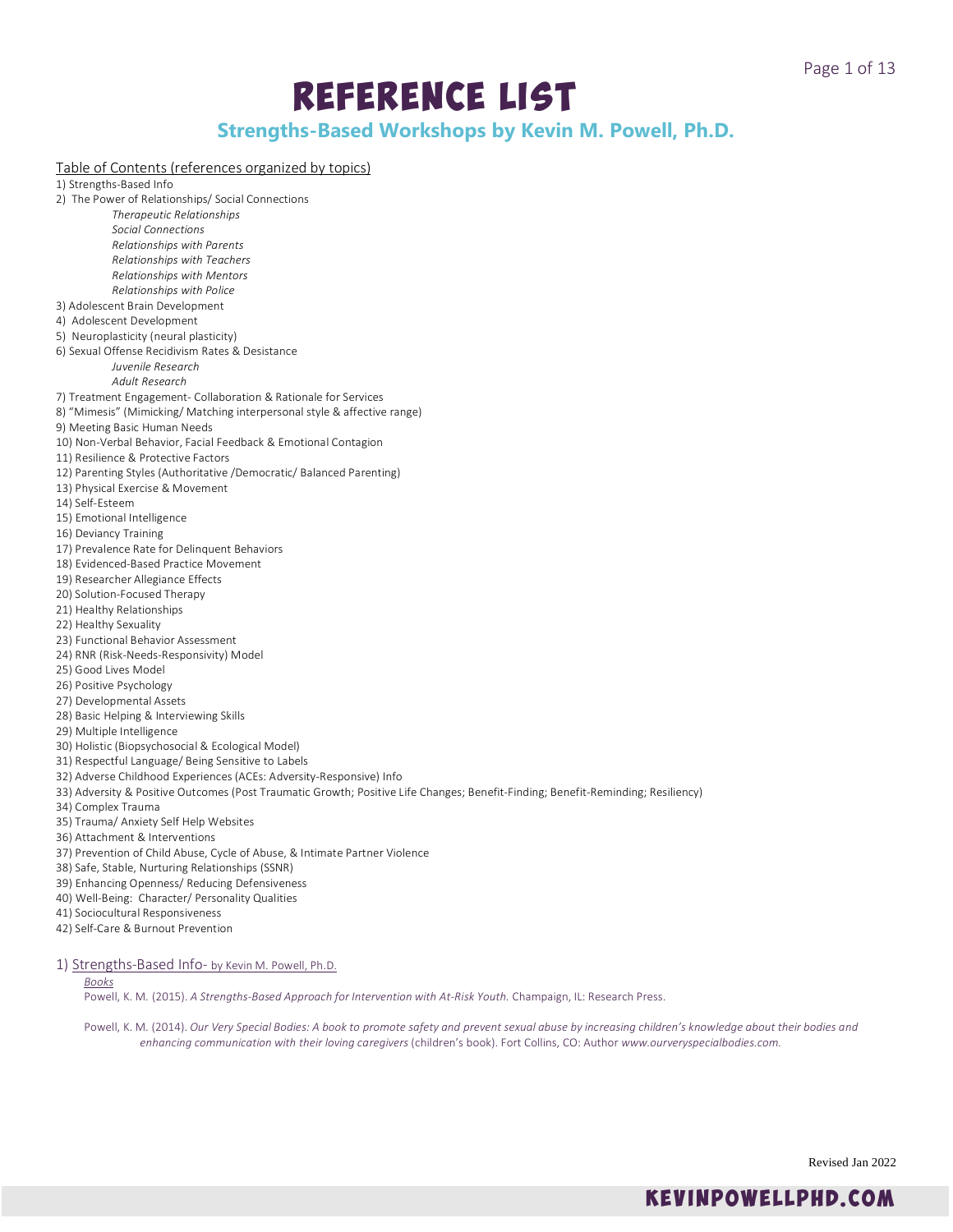*Book Chapters*

Powell, K. M. (2018). The importance of a strengths-based approach in sex offense-specific services. *The Forum Newsletter-ATSA, Summer Vol. XXX*, No. 3

- Powell, K. M. (2017). Engaging adolescents and families: In S. Righthand & W. Murphy (Eds.), *The safer society handbook of assessment and treatment of adolescents who have sexually offended (pp. 215-250).* Brandon, VT: Safer Society Press.
- Leversee, T. & Powell, K. M. (2017). Beyond risk management to a more holistic model for treating adolescents who have engaged in sexually abusive behavior. In B. Schwartz (Ed.), *Sexually Abusive Behavior in Youth: A Handbook of Theory, Assessment, and Treatment (20:1-37).* Kingston, NJ: Civic Research Institute.
- Powell, K. M. (2016). A strengths-based approach: A case study: In D.S. Prescott & R.J. Wilson (Eds.) Very different voices: Perspectives and case studies in treating *sexual aggression (pp. 43-63).* Holyoke, MA: NEARI Press.
- Leversee, T. & Powell, K. M. (2012). Beyond risk management to a more holistic model for treating sexually abusive youth. In B. Schwartz (Ed.), *The Sex Offender: Current trends in policy and treatment practice, Volume 7 (pp. 19 1-32).* Kingston, NJ: Civic Research Institute.
- Powell, K. M. (2011). Working effectively with at-risk youth: A strengths-based approach. In M. Calder (Ed.), *Contemporary Practice with Young People who Sexually Abuse: Evidence-Based Developments* (pp. 69-91). Holyoke, MA: NEARI Press (Published simultaneously in UK by Russell House Publishing Ltd. www.russellhouseco.uk)
- Powell, K. M. (2010a). Strengths-based approach. In D. S. Prescott & R. E. Longo (Eds.) *Current Applications: Strategies for Working with Sexually Aggressive Youth and Youth with Sexual Behavior Problems* (pp. 55-82). Holyoke, MA: NEARI Press.
- Powell, K. M. (2010b). Therapeutic relationships and the process of change. In G. Ryan, T. Leversee, & S. Lane (Eds.) *Juvenile Sexual Offending: Causes, Consequences, and Correction, 3rd edition* (pp. 253-262). Hoboken, NJ: John Wiley & Sons.

#### *Research*

Powell, K. M., Rahm-Knigge, R L. & Conner, B. T. (2021). Resilience Protective Factors Checklist (RPFC): Buffering Childhood Adversity and Promoting Positive Outcomes. *Psychological Reports, 124(4), 1437-1461.* [DOI: 10.1177/0033294120950288](https://doi.org/10.1177%2F0033294120950288)

#### Additional Strengths-Based Info.

Edwards, J. K., Young, A., & Nikels, H. J. (Eds.) (2017). *Handbook of strengths-based clinical practices: Finding common factors.* New York: Routledge.

Moisan, C., Hebert, M., Fernet, M., Blais, M., & Melissande Amedee, L. (2019). Resilience portfolios and poly-strengths: Identifying strengths associated with wellbeing after adversity. *International Journal of Child and Adolescent Resilience, 6*(1), 19-35.

### 2) The Power of Relationships/ Social Connections

### *Therapeutic Relationships*

- Duncan, B. L., Miller, S. D., Wampold, B.E., & Hubble, M. A., (Eds.) (2010). *The heart & soul of change: Delivering what works in therapy (2nd Ed).* Washington, DC: American Psychological Association.
- Karver, M. S., DeNadai, A. S., Monahan, M. & Shirk, S. R. (2018). Meta-analysis of the prospective relation between alliance and outcome in child and adolescent psychotherapy. *Psychotherapy, 55*(4), 341-355.

Marshall, W.L. (2005). Therapist style in sex offender treatment: Influence on indices of change. *Sexual Abuse: A Journal of Research & Treatment, 17*(2), 109-116.

- Moyer, T. B. & Miller, W. R. (2013). Is low therapist empathy toxic? *Psychology of Addictive Behaviors, 27*(3), 878-884.
- Norcross, J. C. (Ed.). (2011). Psychotherapy relationships that work: Evidence-based responsiveness (2<sup>nd</sup> Ed.). New York: Oxford University Press
- Norcross, J. C. & Lambert, M. J. (Eds). (2018). Psychotherapy relationships that work III [Special Issue]. *Psychotherapy, 55*(4), 303-538.
- Wampold, B. E. & Imel, Z. E. (2015). The great psychotherapy debate: The evidence for what makes psychotherapy work. New York, NY: Routledge.

#### *Social Connections*

Holt-Lunstad, J., Robles, T. F., & Sbarra, D. A. (2017). Advancing social connection as a public health priority in the United States. *American Psychologist, 72*(6), 517-530.

Novotney, A. (May 2019). Social isolation: It could kill you. *APA Monitor on Psychology*, 33-37.

- Roehlkepartain, E. C., Pekel, K., Syvertsen, A. K., Sethi, J., Sullivan, T. K., & Scales, P. C. (2017). *Relationships First: Creating connections that help young people thrive.* Minneapolis, MN: Search Institute.
- Weir, K. (March 2018). Life-saving relationships. *APA Monitor on Psychology*, 46-53.

#### *Relationships with Parents*

Hillaker, B. D., Brophy-Herb, H. E., Villarruel, F. A., Haas, B. E. (2008). The contributions of parenting to social competencies and positive values in middle school youth: Positive family communication, maintaining standards, and supportive family relationships. *Family Relations, 57*, 591-601.

Revised Jan 2022

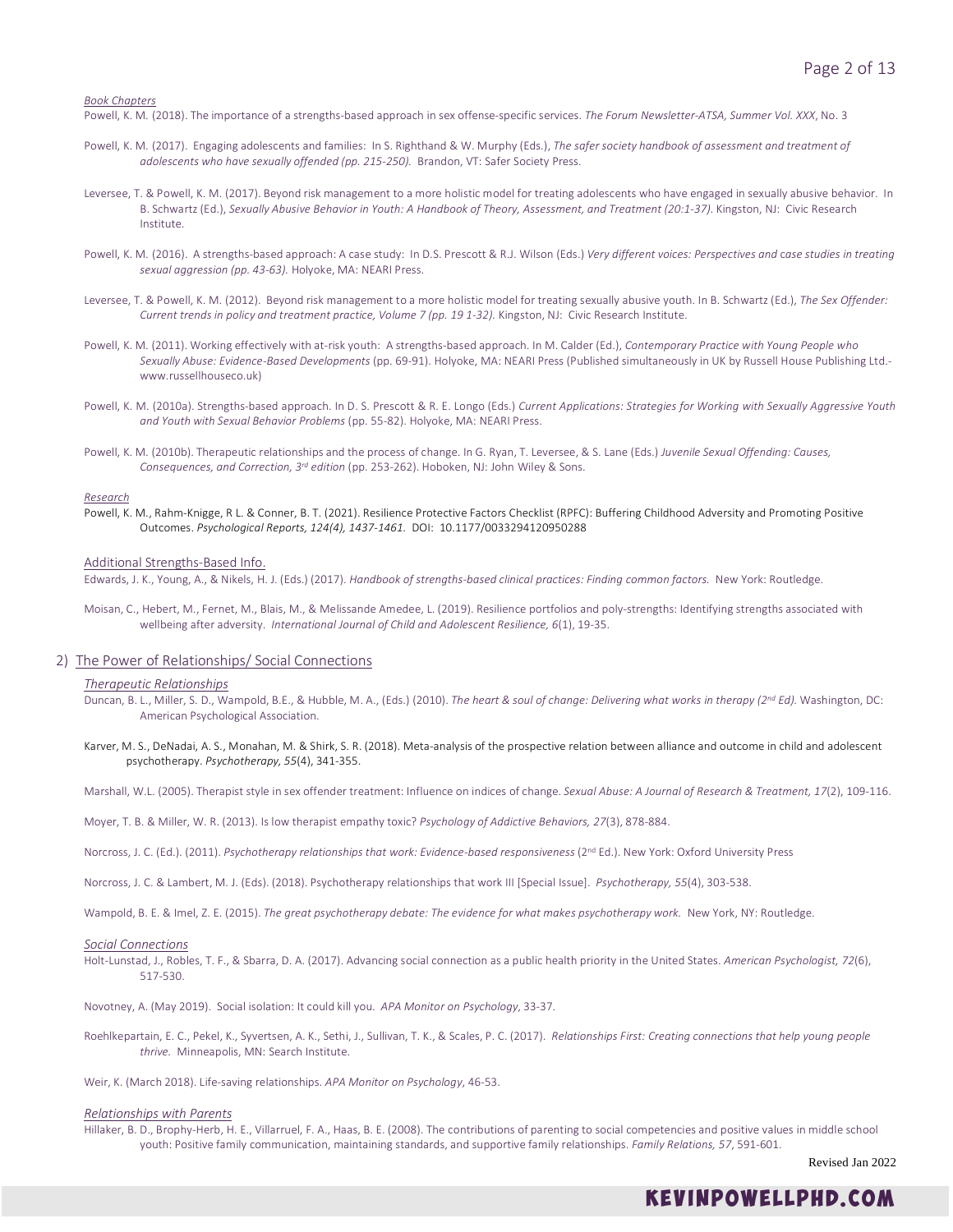Laursen, E. K., & Birmingham, S. M. (2003). Caring relationships as a protective factor for at risk youth: An ethnographic study*. Families in Society, 84(*2), 240-246.

Smith, T. W. & Kazak, A. E. (Eds.) (2017). Close Family Relationships and Health [Special Issue]. *American Psychologist, 72*(6), 511-612.

#### *Relationships with Teachers*

- Barile, J. P., Donohue, D. K., Anthony, E. R., Baker, A. M., Weaver, S. R. & Henrich, C. C. (2012). Teacher-student relationship climate and school outcomes: Implications for educational policy initiatives. *Journal of Youth Adolescence, 41,* 256-267.
- Lei, H., Cui, Y., & Chui, M. M. (2018). The relationship between teacher support and students' academic emotions: A meta-analysis. *Frontiers in Psychology, 8* (2288), 1-12. doi: 10.3389/fpsyg.2017.02288
- Reyes, M. R., Brackett, M.A., Rivers, S. E., White, M., & Peter Salovey (2012, March 5). Classroom emotional climate, student engagement, and academic achievement. *Journal of Educational Psychology*. Advance online publication. Doi:10.1037/a0027268.
- Sethi, J. & Scales P.C. (2020). Developmental relationships and school success: How teachers, parents, and friends affect educational outcomes and what actions students say matter most. *Contemporary Educational Psychology, 63*, 1-18. DOI: 10.1016/j.cedpsych.2020.101904

#### *Relationships with Mentors*

- DeWit, D. D., DuBois D., Erdem, G., Larose, S. & Lipman, E. L. (2016). The role of program-supported mentoring relationships in promoting youth mental health, behavioral, and developmental outcomes. *Prevention Science, 17*(5) 646-657.
- DuBois, D. L., Portillo, N., Rhodes, J. E., Silverthorn, N., & Valentine, J.C. (2011). How effective are mentoring programs for youth? A systematic assessment of the evidence. *Psychological Science in the Public Interest, 12*(2), 57-91.
- Keating, L. M., Tomishima, M. A., Foster, S., & Alessandri, M. (2002). The effects of a mentoring program on at risk youth. *Adolescence, 37* (148), 717-734.

#### *Relationships with Probation & Parole Officers (supervising agents)*

- Blasko, B. L. & Taxman, F. S. (2018). Are supervision practices procedurally fair? Development and predictive utility of a procedural justice measure for use in community corrections settings. *Criminal Justice and Behavior, 45*(3), 402-420.
- Epperson, M., Thompson, J. G., Lurigio, A. J., & Kim, S. (2017). Unpacking the relationship between probationers with serious mental illnesses and probation officers: A mixed-methods examination. *Journal of Offender Rehabilitation, 56*(3), 188-216. <https://doi.org/10.1080/10509674.2017.1290005>
- Kennealy, P. J., Skeem, J. L., Manchak, S. M., & Eno Louden, J. (2012). Firm, fair, and caring officer-offender relationships protect against supervision failure. *Law and Human Behavior, 36*(6), 496–505. [https://doi.org/10.1037/h0093935](https://psycnet.apa.org/doi/10.1037/h0093935)

#### *Relationships with Police*

- Brick, B. T., Taylor, T.J., Esbensen, F-A (2009). Juvenile attitudes towards the police: The importance of subcultural involvement and community ties. *Journal of Criminal Justice, 37*, 488-495.
- Flexon, J. L., Lurigio, A. J., & Greenleaf, R.G. (2009). Exploring the dimensions of trust in the police among Chicago Juveniles. *Journal of Criminal Justice, 37*, 180- 189.

McCluskey, J. (2003). *Police Requests for Compliance: Coercive and Procedurally Just Tactics*. New York: LFB.

Stoutland, S. E. (2001). The multiple dimensions of trust in resident/police relations in Boston. *Journal of Research in Crime and Delinquency, 38* (3), 226-256.

Tyler, T. (2001). Trust and law-abiding behavior: Building better relationships between the police, the courts, and the minority community. *Boston University Law Review, 81*, 361-406.

# 3) Adolescent Brain Development

Blakemore, S-J (2012). Imaging brain development: The adolescent brain. *NeuroImage, 61*, 397-406.

- Casey, B. J., Getz, S. & Galvan, A. (2008). The adolescent brain*. Developmental Review, 28*, 62-77.
- Casey, B. J., Jones, R., and Somerville, L. (2011). Braking and Accelerating of the Adolescent Brain. *Journal of Research on Adolescence,* 21, 21–33.
- Dreyfuss, M., Caudle, K., Drysdale, A. T., Johnston, N. E., Cohen, A. O., Somerville, L. H., Galvan, A., Tottenham, N., Hare, T. A., & Casey, B. J. (2014). Teens impulsivity react rather than retreat from threat. *Developmental Neuroscience, 36*, 220-227.
- Giedd, J. N. (2008). The teen brain: Insights from neuroimaging. *Journal of Adolescent Health, 42*, 335-343.
- Giedd, J. N. (2015). Adolescent neuroscience of addiction: A new era. *Developmental Cognitive Neuroscience, 16*, 192-193.
- Romer, D., Reyna, V. F., & Satterthwaite (2017). Beyond stereotypes of adolescent risk taking: Placing the adolescent brain in developmental context. *Developmental Cognitive Neuroscience, 27,* 19-34.
- Spear, L. P. & Silveri, M. M. (2016). Special Issue on the adolescent brain. *Neuroscience and Biobehavioral Reviews, 70*, 1-3 (full Issue).

Revised Jan 2022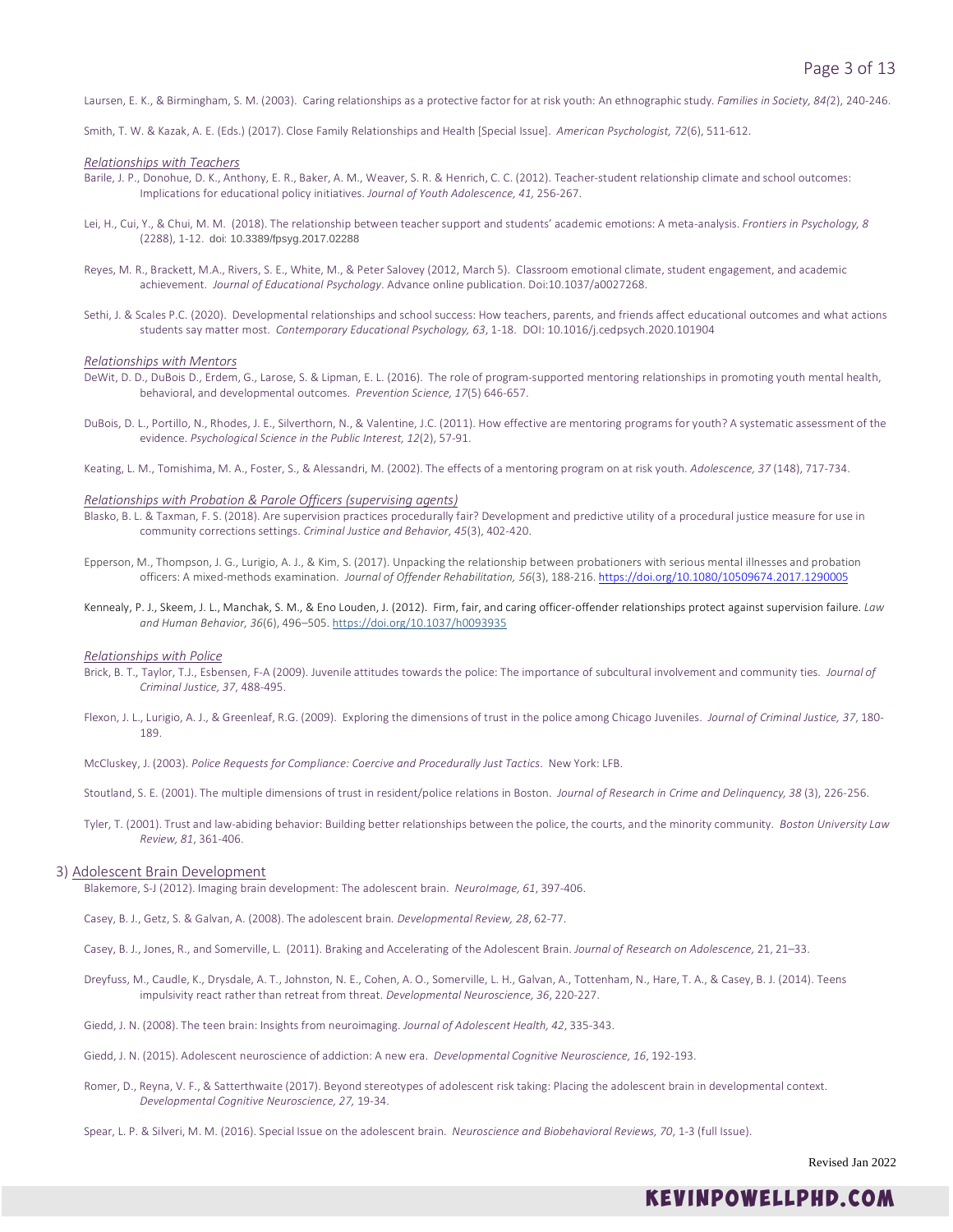Steinberg, L. (2012). Should the science of adolescent brain development inform public policy? Issues in Science and Technology. http://www.issues.org/28.3/steinberg.html

Steinberg, L. (2008). A social neuroscience perspective on adolescent risk-taking. *Developmental Review, 28,* 78-106.

- Steinberg, L., Cauffman, E., Woolard, J., Graham, S., & Banich, M. (2009). Are Adolescents Less Mature Than Adults? Minors' Access to Abortion, the Juvenile Death Penalty, and the Alleged APA "Flip-Flop. *American Psychologist, 64*, 583–594.
- Stringer, H. (2017). Justice for teens: Psychological research on brain development and teen impulsivity is changing the way the justice system treats teens. *Monitor on Psychology*, Oct, 45-49.

Yurgelun-Todd, D. (2007). Emotional and cognitive changes during adolescence. *Current Opinion in Neurobiology, 17*, 251-257.

https://brainconnection.brainhq.com/

www.g2conline.org/

# 4) Adolescent Development

Lerner, R. M. & Steinberg, L. (Eds.) (2009). *Handbook of Adolescent Psychology (3rd Edition): Volume 1: Individual bases of adolescent development.* Hoboken, NJ: John Wiley & Sons.

# 5) Neuroplasticity (neural plasticity)

Bryck, R.L. & Fisher, P. A. (2012). Training the brain: Practical applications of neural plasticity from the intersection of cognitive neuroscience, developmental psychology, and prevention science. *American Psychologist, 67*(2), 87-100.

Davidson, R.J. & McEwen, B. S. (2012). Social influences on neuroplasticity: Stress and interventions to promote well-being. *Nature Neuroscience, 15*(5), 689-695.

- Holzel, B. K., Carmody, J., Vangel, M., Congleton, C., Yerramsetti, S. M., Gard, T., & Lazar, S. W. (2011). Mindfulness practice leads to increases in regional brain gray matter density. *Psychiatry Research: Neuroimaging, 191*(1), 36-43.
- Mackey, A. P., Whitaker, K. J., & Bunge, S. A. (2012). Experience-dependent plasticity in white matter microstructure: Reasoning training alters structural connectivity. Frontiers in Neuroanatomy, 6(32), 1-9. doi: 10.3389/fnana.2012.00032
- Rael Cahn, B., Goodman, M.S., Peterson, C.T., Maturi, R., & Mills, P.J. (2017). Yoga, meditation, and mind-body health: Increased BDNF, cortisol awakening response, and altered inflammatory marker expression after a 3-month yoga and meditation retreat. *Frontiers in Human Neuroscience, 11* (article 315), 1-13.

Tabibnia, G. & Radecki, D. (2018). Resilience training that can change the brain. *Consulting Psychology Journal: Practice and Research, 70*(1), 59-88

Winerman, L. (2012). Changing our brains, changing ourselves. *Monitor on Psychology, 43*(8), 30-33.

Woollett, K. & Maguire, E. A. (2011). Acquiring "the knowledge" of London's layout drives structural brain changes. *Current Biology, 21*(24), 2109-2114.

#### 6) Sexual Offense Recidivism Rates & Desistance

# *Juvenile Research*

Caldwell, M. F. (2016). Quantifying the decline in juvenile sexual recidivism rates. *Psychology, Public Policy, and Law, http://dx.doi.org/10*.1037/law0000094, 1-13.

Worling, J. R., Litteljohn, A., & Bookalam, D. (2010). 20-year prospective follow-up study of specialized treatment for adolescents who offended sexually. *Behavioral Sciences and the Law, 28*, 46-57.

# *Adult Research*

- Hanson, R. K., Bourgon, G., Helmus, L., & Hodgson, S. (2009). The principles of effective correctional treatment also apply to sexual offenders: A meta-analysis. *Criminal Justice and Behavior,* 36(9), 865-891.
- Hanson, R. K., Harris, A. J. R., Letourneau, E., Helmus, L. & Thornton, D. (2014). High-risk sex offenders may not be high risk forever. *Journal of Interpersonal Violence, 29*(15), 2792-2813.
- Hanson, R. K., Harris, A. J. R., Helmus, L. M. & Thornton, D. (2018). Reductions in risk based on time offense-free in the community: Once a sexual offender, not always a sexual offender. *Psychology, Public Policy, and Law, 24*(1), 48-63.
- Schmucker, M. & Losel, F. (2015). The effects of sexual offender treatment on recidivism: An international meta-analysis of sound quality evaluations. *Journal of Experimental Criminology, 11*(4), 597-630.

#### 7) Treatment Engagement- Collaboration & Rationale for Services

Ahmed, M. & Westra, H. A. (2009). Impact of a treatment rationale on expectancy and engagement in cognitive behavioral therapy for social anxiety. *Cognitive Therapy and Research, 33*, 314-322.

Revised Jan 2022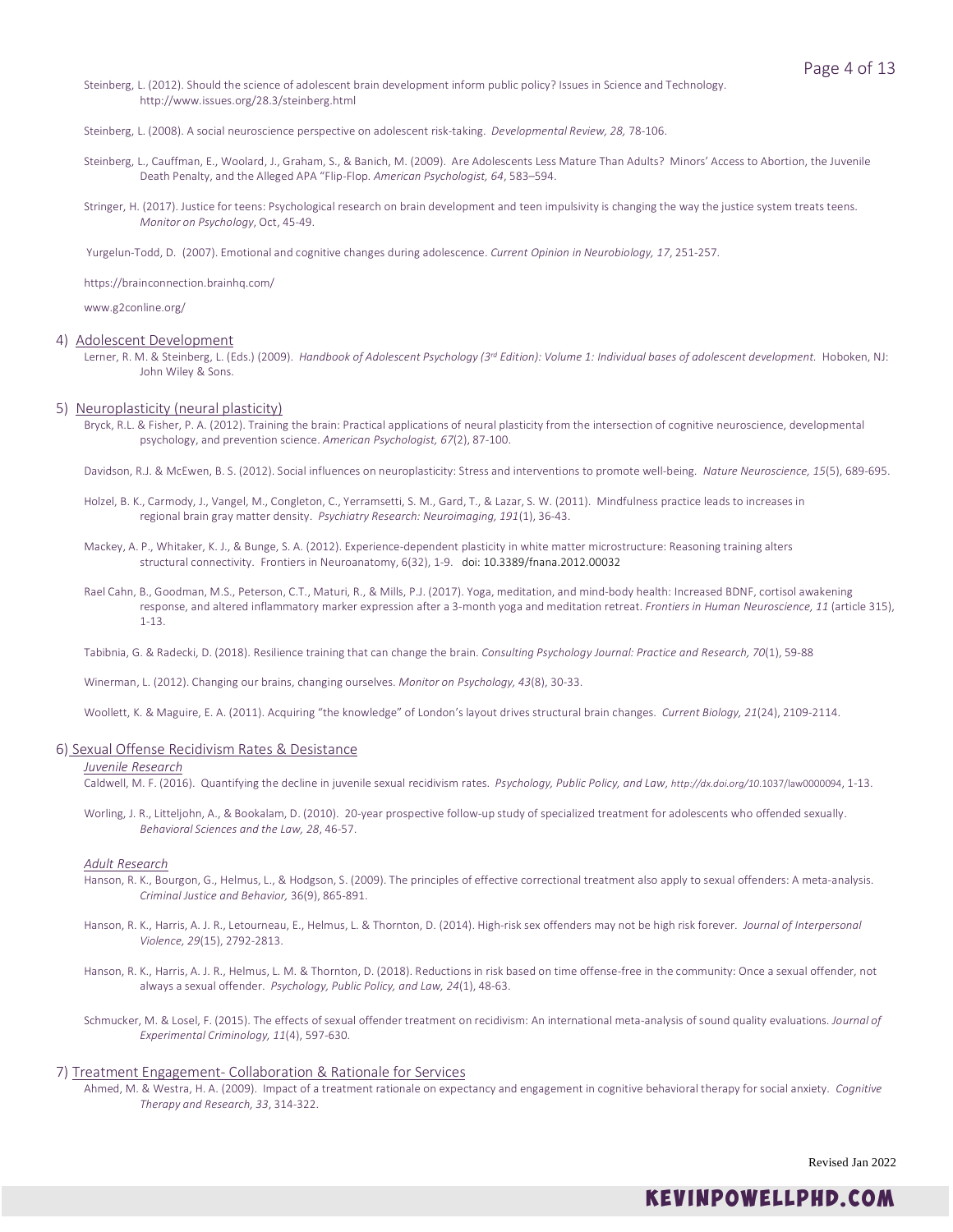- Becker, K. D., Lee, B. R., Daleiden, E. L., Lindsey, M., Brandt, N. E., & Chorpita, B. F. (2015). The common elements of engagement in children's mental health services: Which elements for which outcomes? *Journal of Clinical Child & Adolescent Psychology, 44(1)*, 30-43.
- Lindsey, M. A., Brandt, N. E., Becker, K. D., Lee, B. R., Barth, R. P., Daleiden, E. L., & Chorpita, B. F. (2014). Identifying the common elements of treatment engagement interventions in children's mental health services. *Clinical Child and Family Psychology Review, 17*, 283-298.
- Powell, K. M. (2017). Engaging adolescents and families: In S. Righthand & W. Murphy (Eds.), *The safer society handbook of assessment and treatment of adolescents who have sexually offended (pp. 215-250).* Brandon, VT: Safer Society Press.
- Shick Tryon, G., Birch, S. E., & Verkuilen, J. (2018). Meta-Analyses of the Relation of Goal Consensus and Collaboration to Psychotherapy Outcome. *Psychotherapy, 55*(4), 372-383.

#### 8) "Mimesis" (Mimicking/ Matching interpersonal style & affective range)

- Atril-Slonim, D., Bar-Kalifa, E., Fisher, H., Peri, T., Lutz, W., Rubel, J. & Rafaeli, E. (2018). Emotional congruence between clients and therapists and its effect on treatment outcome. *Journal of Counseling Psychology, 65*(1), 51-64. http://dx.doi.org/10.1037/cou0000250.
- Minuchin, S. (1974). *Families & Family Therapy*. Cambridge, MA: Harvard University Press

#### 9) Meeting Basic Human Needs

- Biglan, A., Flay, B.R., Embry, D.D., & Sandler, I.N. (2012). The critical role of nurturing environments for promoting human well-being. *American Psychologist, 67*(4), 257-271.
- Kaufman, S. B. (2018). Self actualized people in the 21<sup>st</sup> century: Integration with contemporary theory and research on personality and well-being. *Journal of Humanistic Psychology*, 1-33. doi: 10.1177/0022167818809187
- Kenrick, D. T., Griskevicius, V., Neuberg, S. L., & Schaller, M. (2010). Renovationg the pyramid of needs: Contemporary extensions built upon ancient foundations. *Perspectives on Psychological Science, 5*(3), 292-314.

Maslow, A. H. (1970). *Motivation and personality* (2nd ed.). New York: Harper & Row.

- Shiraki, Y. & Igarashi, T. (2018). "Paying it forward" via satisfying a basic human need: The need for relatedness satisfaction mediates gratitude and prosocial behavior. *Asian Journal of Social Psychology, 21*, 107-113.
- Walton, J. S. (2019). The evolutionary basis of belonging: Its relevance to denial of offending and labelling those who offend. *Journal of Forensic Practice, 21*(4), 202-211.
- Wenzel, M., Woodyatt, L., & Mclean, B. (2020). The effects of moral/ social identity threats and affirmations on psychological defensiveness following wrongdoing. *British Journal of Social Psychology, 59*, 1062-1081.

#### 10) Non-Verbal Behavior, Facial Feedback & Emotional Contagion

- Bedi, R. P. (2006). Concept mapping the client's perspective on counseling alliance formation. *Journal of Counseling Psychology, 53*(1), 26-35.
- da Silva Ferreira, G. C., Crippa, J. A. S., & de Lima Osório, F. (2014). Facial emotion processing and recognition among maltreated children: A systematic literature review. *Frontiers in Psychology, 5*(1460), 1-10. doi: 10.3389/fpsyg.2014.01460
- Coles, N. A., Larsen, J. T., & Lench, H. C. (2019). A meta-analysis of the facial feedback literature: Effects of facial feedback on emotional experience are small and variable. *Psychological Bulletin*, 1-42. http://dx.doi.org/10.1037/bul0000194
- Fowler, J. H. & Christakis, N. A. (2008). Dynamic spread of happiness in a large social network: Longitudinal analysis over 20 years in the Framingham Heart Study. *BMJ, 337*: a2338.
- Kramer, A. D. I., Guillory, J. E., & Hancock, J. T. (2014). Experimental evidence of massive-scale emotional contagion through social networks. *PNAS, 111*(24), 8788- 8790.
- Marsh, A. A., Rhoads, S. A., & Ryan, R. M. (2018). A multi-semester classroom demonstration yields evidence in support of the facial feedback effect. *Emotion*, 1- 6. http://dx.doi.org/10.1037/emo0000532
- Olszanowski, M., Wrobel, M., & Hess, U. (2019). Mimicking and sharing emotions: A Re-examination of the link between facial mimicry and emotional contagion. *Cognition and Emotion*, [https://doi.org/10.1080/02699931.2019.1611543.](https://doi.org/10.1080/02699931.2019.1611543)
- Prochazkova, E. & Kret, M. E. (2017). Connecting minds and sharing emotions through mimicry: A neurocognitive model of emotional contagion. *Neuroscience and Biobehavioral Reviews, 80*, 99-114.

### 11) Resilience & Protective Factors

- Afifi, T. O. & MacMillan, H. L. (2011). Resilience following child maltreatment: A review of protective factors. *Canadian Journal of Psychiatry, 56*(5), 266-272.
- Cooper, N. S., Feder, A., Southwick, S. M. and Charney, D. S. (2007). Resilience and vulnerability to trauma psychobiological mechanisms. In Romer, D. and Walker, E. F. (Eds.) *Adolescent psychopathology and the developing brain: Integrating brain and prevention science* (pp. 347-372). New York: Oxford University Press.

Revised Jan 2022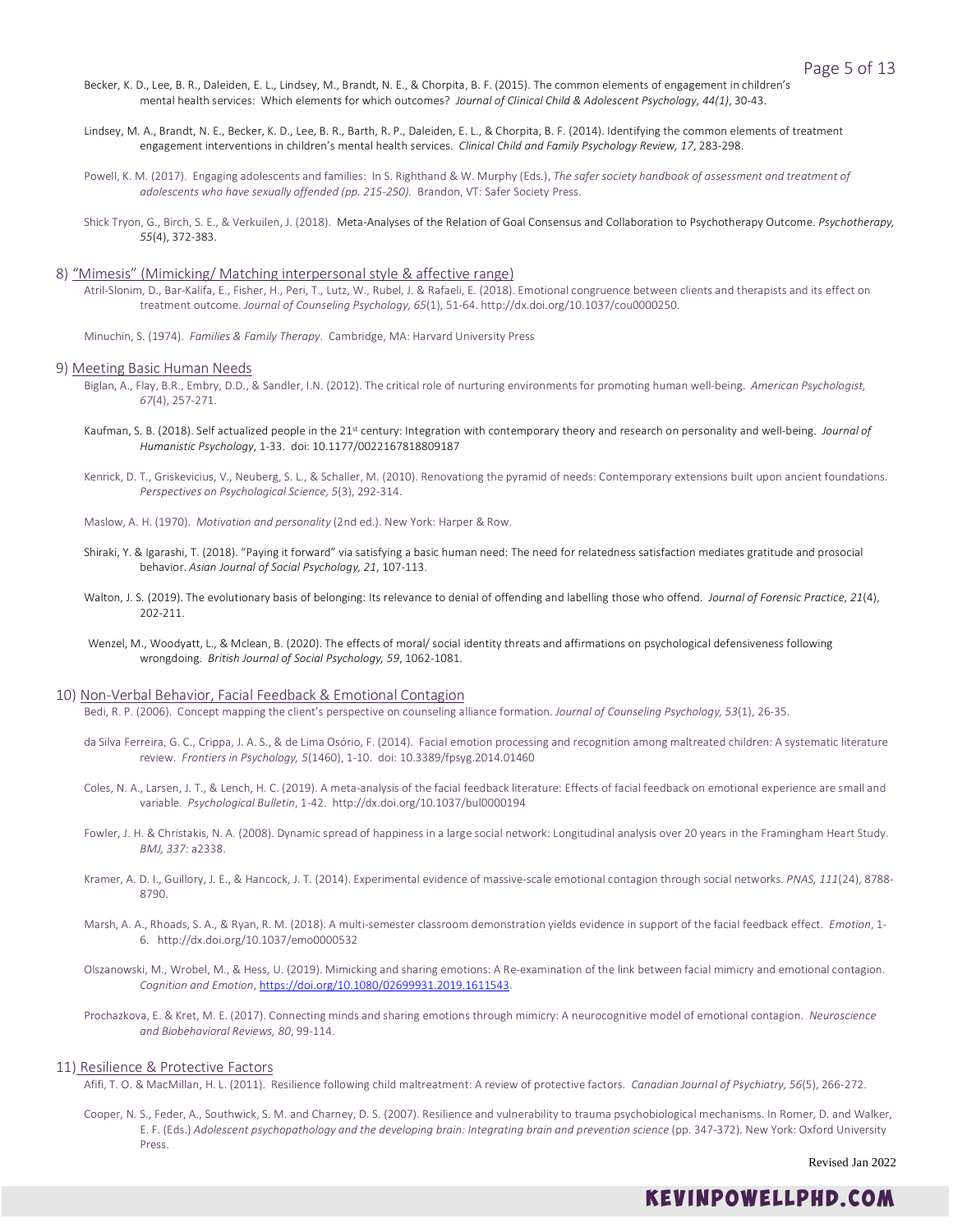- De Vries Robbe, M., Mann, R. E., Maruna, S., & Thornton, D. (2015). An exploration of protective factors supporting desistance from sexual offending. *Sexual Abuse: A Journal of Research and treatment, 27*(1), 16-33. DOI: 10.1177/1079063214547582
- Gloria, C. T. & Steinhardt, M. A. (2014). Relationships among positive emotions, coping, resilience, and mental health. *Stress and Health, 32*, 145-156.
- Hamby, S., Grych, J., Banyard, V. (2017). Resilience portfolios and poly-strengths: Identifying protective factors associated with thriving after adversity. *Psychology of Violence*, http://dx.doi.org/10.1037/vio0000135, 1-12.
- Herman, H., Stewart, D. E., Diaz-Granados, N., Berger, E. L., Jackson, B., Yuen, T. (2011). What is resilience? *Canadian Journal of Psychiatry, 56*(5), 258-265.
- Langton, C. M. & Worling, J. R. (Eds.). (2015). Protective factors [Special Issue]. Sexual Abuse: A Journal of Research and Treatment, 27(1), 3-142.
- Luthar, S.S. & Eisenberg, N. (Eds.) (2017). Special Section- Developmental research and translational science: Evidence-based interventions for at-risk youth and families. *Child Development, 88*(2), 333-677.
- Luthar, S.S. & Eisenberg, N. (2017). Resilient adaptation among at-risk children: Harnessing science toward maximizing salutary environments. *Child Development, 88*(2), 337-349.
- Masten, A. S. (2014). *Ordinary magic: Resilience in development.* New York: Guilford Press.
- Masten, A.S., Cutuli, J. J., Herbers, J. E, & Reed, M.G. J. (2009). Resilience in Development. In C.R. Snyder & S.J. Lopez (Eds.), *Oxford handbook of positive psychology* (2nd ed.) (pp. 117-131). New York: Oxford University Press.
- Masten, A. S. & Reed, M.G. J. (2002). Resilience in development. In C.R. Snyder & S.J. Lopez (Eds.), *The handbook of positive psychology* (pp. 74-88). New York: Oxford University Press.
- Moore, M., Culpepper, S., Phan, K. L., Strauman, T. J., Dolcos, F., & Dolcos, S. (2018). Neurobehavioral mechanisms of resilience against emotional distress: An integrative brain-personality-symptom approach using structural equation modeling. *Personality Neuroscience, 1*(e8), 1-10. doi: 10.1017/pen.2018.11.
- Nyklicek, I, Majoor, D., and Schalken, P. (2010). Psychological mindedness and symptom reduction after psychotherapy in heterogeneous psychiatric sample. *Comprehensive Psychiatry,* 51, 492-496.
- Olver, M. E. & Riemer, E. K. (2021). High-psychopathy men with history of sexual offending have protective factors too: But are these risk relevant and can they change treatment? *Journal of Consulting and Clinical Psychology, 89*(5), 406-420. DOI: 10.1037/ccp0000638
- Oshio, A., Taku, K., Hirano, M., & Saeed, G. (2018). Resilience and big five personality traits: A meta-analysis. *Personality and Individual Differences, 127*, 54-60.
- Powell, K. M., Rahm-Knigge, R L. & Conner, B. T. (2021). Resilience Protective Factors Checklist (RPFC): Buffering Childhood Adversity and Promoting Positive Outcomes. *Psychological Reports, 124(4), 1437-1461.* [DOI: 10.1177/0033294120950288](https://doi.org/10.1177%2F0033294120950288)
- Roxas, A. S. & Glenwick, D. S. (2014). The relationship of psychological mindedness and general coping to psychological adjustment and distress in high-school adolescents. *Individual Differences Research, 12*(2), 38-49.
- Tedeschi, R. G. & Kilmer R. P. (2005). Assessing strengths, resilience, and growth to guide clinical interventions. *Professional Psychology: Research and Practice, 36* (3), 230-237.
- Windle, G. (2011). What is resilience? A review and concept analysis. *Reviews in Clinical Gerontology, 21*, 152-169.
- Weir, K. (2017). Maximizing children's resilience. *Monitor on Psychology, Sept*, 40-46.
- Worling, J. R. (2017). Protective + Risk Observations for Eliminating Sexual Offense Recidivism (PROFESOR) <http://www.drjamesworling.com/profesor.html>
- Yule, K., Houston, J. & Grych, J. (2019). Resilience in children exposed to violence: A meta-analysis of protective factors across ecological contexts. *Clinical Child and Family Psychology Review, 22*, 406-431.

www.apa.org/helpcenter/road-resilience.aspx

- 12) Parenting Styles- Authoritative (Democratic/ Balanced) Parenting Baumrind, D. (1978). Parental disciplinary patterns and social competence in children. *Youth and Society, 9*, 239-276.
	- Pinquart, M. & Kauser, R. (2018). Do the associations of parenting styles with behavior problems and academic achievement vary by culture? Results from a meta-analysis. *Cultural Diversity and Ethnic Minority Psychology, 24*(1), 75-100.
	- Rothrauff, T. C., Cooney, T.M., Shin An, J. (2009). Remembered parenting styles and adjustment in middle and late adulthood. *Journal of Gerontology: Social Sciences, 64B*(1), 137–146.
	- Takeuchi, M. M. & Takeuchi, A. S. (2008). Authoritarian versus authoritative parenting styles: Application of the cost equalization principle. *Marriage and Family Review, 44*(4), 489-510.

Revised Jan 2022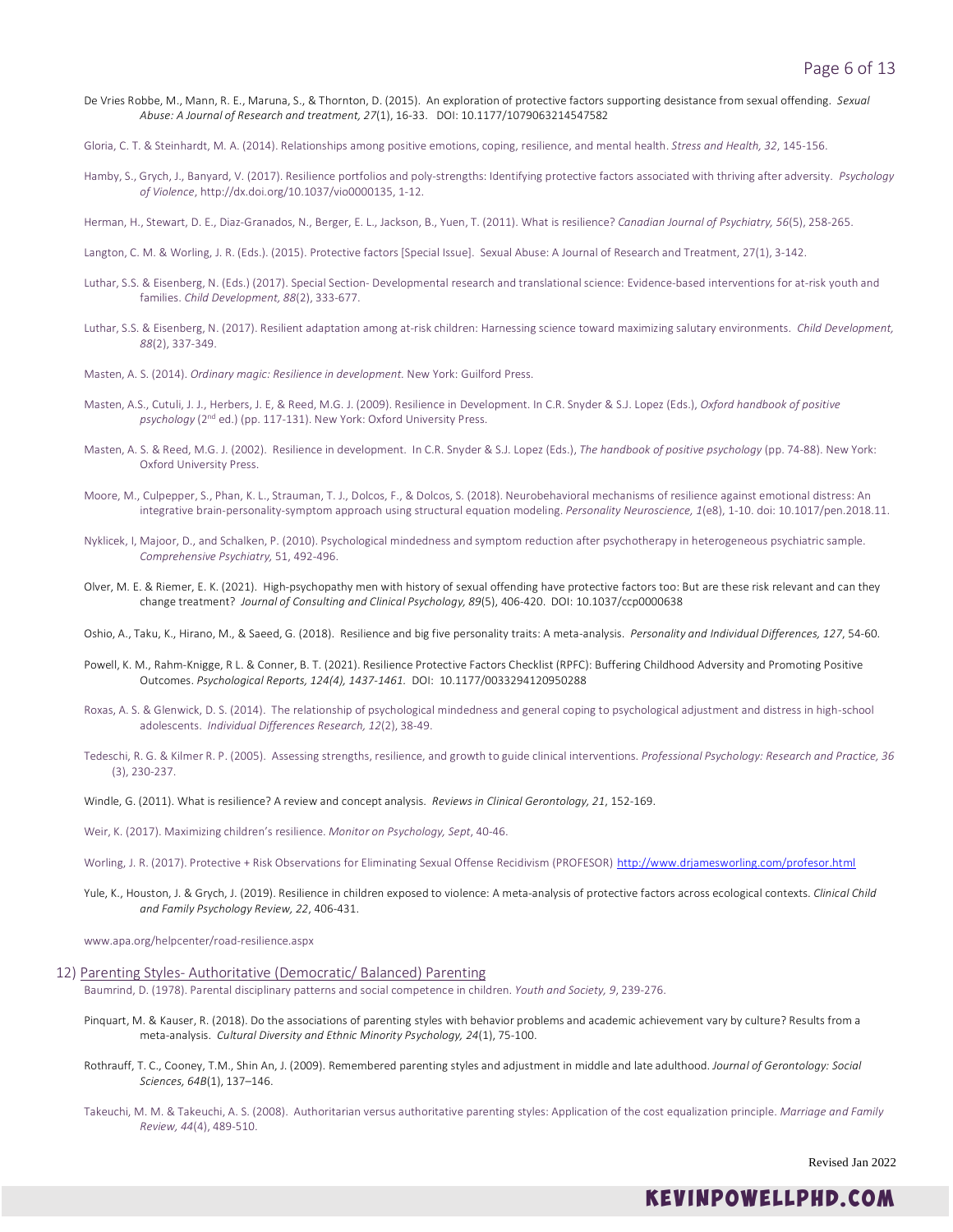Yeung, J. W. K., Cheung, C-K., Kwok, S. Y. C. L., & Leung, J. T. Y. (2016). Socialization effects of authoritative parenting and its discrepancy on children. *Journal of Child and Family Studies, 25*, 1980-1990.

#### 13) Physical Exercise & Movement

- Ahn, S. & Fedewa, A. L. (2011). A meta-analysis of the relationship between children's physical activity and mental health. Journal of Pediatric Psychology, 36(4), 385-397.
- Emerson, D. Sharma, R., Chaudhry, S. & Turner, J. (2009). Trauma-sensitive yoga: Principles, practice, and research. *International Journal of Yoga Therapy, 19*, 123-128.
- Otto, M. W. & Smits, J. A. J. (2011). *Exercise for mood and anxiety: Proven strategies for overcoming depression and enhancing well-being.* New York: Oxford University Press

Weir, K. (2011). The exercise effect. *APA Monitor on Psychology, 42*(11), 48-52.

#### 14) Self-Esteem

- DuBois, D. L. and Flay, B. R. (2004). The healthy pursuit of self-esteem: Comment on an alternative to Crocker and Park (2004) formulation. *Psychological Bulletin*, 130: 3, 415-420.
- Swann, W. B., Chang-Schneider, C. and McClarty, K. L. (2007). Do people's self-views matter? Self-concepts and self-esteem in everyday life. *American Psychologist*, 62: 2, 84-94.

# 15) Emotional Intelligence

- Armstrong, A. R., Galligan, R. F. & Critchley, C. R. (2011). Emotional intelligence and psychological resilience to negative life events. *Personality and Individual Differences*, 51, 331-336.
- MacCann, C., Jiang, Y., Double, K. S., Bucich, M. & Minbashian, A. (2020). Emotional Intelligence predicts academic performance: A meta-analysis. *Psychological Bulletin, 146*(2), 150-186.
- Malouff, J. M., Schutte, N. S. & Thorsteinsson, E. B. (2014). Trait emotional intelligence and romantic relationship satisfaction: A meta-analysis. *The American Journal of Family Therapy, 42*, 53-66.
- Martins, A., Ramalho, N. & Morin, E. (2010). A comprehensive meta-analysis of the relationship between emotional intelligence and health. *Personality and Individual Differences, 49*, 554-564.

Mayer, J.D., Caruso, D.R., & Salovey, P. (2016). The ability model of emotional intelligence: Principles and updates. *Emotion Review, 8*(4), 290-300.

Schneider, T. R., Lyons, J. B. & Khazon, S. (2013). Emotional intelligence and resilience. *Personality and Individual Differences, 55*, 909-914.

Schutte, N. S. & Loi, N. M. (2014). Connections between emotional intelligence and workplace flourishing. *Personality and Individual Differences, 66*, 134-139.

#### 16) Deviancy Training

Dishion, T.J. & Dodge, K. A. (2005). Peer contagion in interventions for children and adolescents: Moving towards an understanding of the ecology and dynamics of change. *Journal of Abnormal Child Psychology, 33*(3), 395-400.

Dodge, K. A., & Dishion, T. J., & Lansford, J. E. (2006). Deviant peer influences in intervention and public policy for youth. *Social Policy Report, XX*(1), 3-19.

- Gifford-Smith, M., Dodge,K. A., Dishion, T. J. & McCord, J. (2005). Peer influence in children and adolescents: Crossing the bridge from developmental to intervention science. *Journal of Abnormal Child Psychology, 33*(3), 255-265.
- Gottfredson, D. C. (2010). Deviancy training: Understanding how preventive interventions harm. *Journal of Experimental Criminology, 6*, 229-243.
- Leve, L. D. & Chamberlain, P. (2005). Association with delinquent peers: Intervention effects for youth in the juvenile justice system. *Journal of Abnormal Child Psychology, 33*(3), 339-347.

McCord, J. (2003). Cures that harm: Unanticipated outcomes of crime prevention programs. *The Annals of the American Academy, 587*, 16-30.

Rhule, D. M. (2005). Take care to do no harm: Harmful interventions for youth problem behavior. *Professional Psychology: Research and Practice, 36*, 618-625.

### 17) Prevalence Rate for Delinquent Behaviors

- Farrington, D. P. (2007). Origins of violent behavior over the life span. In D. J. Flannery, A. T. Vazsonyi, & I. D. Waldman (Eds.), *The Cambridge handbook of violent behavior and aggression* (pp. 19–48). New York: Cambridge University Press.
- Loeber, R., Menting, B., Lynam, D. R., Moffit, T. E., Stouthamer-Loeber, M., Stallings, R., Farrington, D.P., & Pardini, D. (2012). Findings from the Pittsburgh youth study: Cognitive impulsivity and intelligence as predictors of the age-crime curve. *Journal of the American Academy of Child & Adolescent Psychiatry, 51*(11), 1136-1149
- Moffitt, T.E. (2007). A review of research on the taxonomy of life-course persistent versus adolescence-limited antisocial behavior: In D. J. Flannery, A. T. Vazdonyi, & I. D. Walman (Eds.), *The Cambridge handbook of violent behavior and aggression* (pp.49-74). New York, NY: Cambridge University Press.

Revised Jan 2022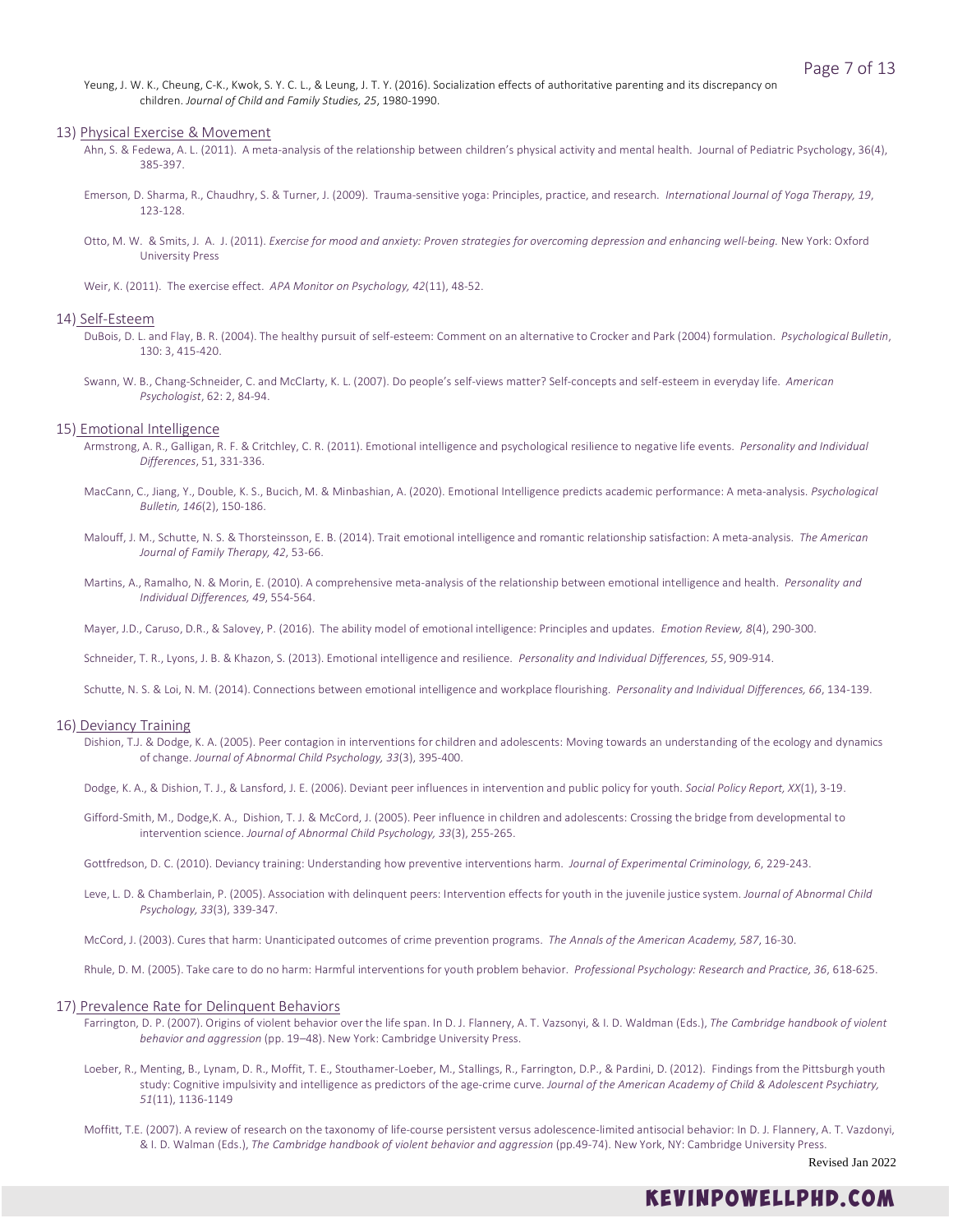- Steinberg, L., Cauffman, E. & Monahan, K. (March 2015). Psychosocial maturity and desistance from crime in a sample of serious juvenile offenders. *OJJDP Juvenile Justice Bulletin*, NCJ 248391
- Van Domburgh, L., Loeber, R., Bezemer, D., Stallings, R., Stouthamer-Loeber, M. (2009). Childhood predictors of desistance and level of persistence in offending in early onset offenders. *Journal of Abnormal Child Psychology, 37*, 967-980.
- Walters, G. D. (2011). The latent structure of life-course-persistent antisocial behavior: Is Moffit's developmental taxonomy a true taxonomy? *Journal of Consulting and Clinical Psychology, 79(*1), 96-105.
- 18) Evidenced-Based Practice Movement
	- Ackerman, S. J., Benjamin, L. S., Beutler, L. E., Gelso, C. J., Goldfried, M. R., Hill, C., Lambert, M. J., Norcross, J. C., Orlinsky, D. E., & Rainer, J. (2001). Empirically supported therapy relationships: Conclusions and recommendations of the Division 29 Task Force. *Psychotherapy: Theory, Research, Practice, Training, 38*(4), 495–497. [https://doi.org/10.1037/0033-3204.38.4.495](https://psycnet.apa.org/doi/10.1037/0033-3204.38.4.495)
	- Bonta, J. & Andrews, D. A. (2017). *The psychology of criminal conduct* (6th ed.). New York: Routledge
	- Clay, R. (2010). More than one way to measure: Randomized clinical trials have their place, but critics argue that researchers would get better results if they also embraced other methodologies. *Monitor on Psychology*, 41: 8, 52-55.
	- Gannon, T.A., & Ward, T. (2014). Where has all the psychology gone? A critical review of evidence-based psychological practice in correctional settings. *Aggression and Violent Behavior, 19*, 435-446.
	- Hall, J. C. (2008). A practitioner's application and deconstruction of evidence-based practice. *Family in Society: The Journal of Contemporary Social Services*, 89: 3, 385-393.
	- Lilienfeld, S. O. (2007). Psychological treatments that cause harm. *Perspectives on Psychological Science, 2* (1), 53-70.
	- Norcross, J. C. & Lambert, M. J. (2011). Evidence-based therapy relationships. In J.C. Norcross (Ed.), *Psychotherapy relationships that work: Evidence-based responsiveness* (2nd Ed.) pp. 3-21. New York: Oxford University Press.
	- Norcross, J. C. & Wampold, B. E. (2011). Evidence-based therapy relationships: Research conclusions and clinical practices. *Psychotherapy, 48*(1), 98-102.
	- Owen, J. & Hilsenroth, M. J. (2014). Treatment adherence: The importance of therapist flexibility in relation to therapy outcomes. *Journal of Counseling Psychology, 61*(2), 280-288.
	- Shedler, J. (2017). Blog- Selling bad therapy to trauma victims: Patients and therapists should ignore new guidelines for treating trauma. *Psychologically Minded*, blog posted Nov 19, https://www.psychologytoday.com/blog/psychologically-minded/201711/selling-bad-therapy-trauma-victims
	- Truijens, F., Zuhlke-van Hulzen, & Vanheule, S. (2018). To manualize, or not to manualize: Is that still the question? A systematic review of empirical evidence for manual superiority in psychological treatment. *Journal of Clinical Psychology*, 1-15. <https://doi.org/10.1002/jclp.22712>
	- Wampold, B. E. & Imel, Z. E. (2015). *The great psychotherapy debate: The evidence for what makes psychotherapy work.* New York, NY: Routledge.
	- Ward, T., Gannon, T. & Yates, P. (2008). The treatment of offenders: Current practice and new developments with an emphasis on sex offenders*. International Review of Victimology, 15,* 179-204.
	- Willis, G., Gannon, T., Yates, P., Collie, R., & Ward, T. (2011, Winter). In style or evolving through research? Misperceptions about the Good Lives Model. *Association for the Treatment of Sexual Abusers Forum, XXIII*, (1).

#### 19) Researcher Allegiance Effects

- Budge, S., Baardseth, T. P. Baardseth, Wampold, B. E., & Fluckiger, C. (2010). Researcher allegiance and supportive therapy: Pernicious affects on results of random clinical trials. *European Journal of Psychotherapy and Counselling, 12*(1), 23-39.
- Leykin, Y. & DeRubeis, R. J. (2009). Allegiance in psychotherapy outcome research: Separating association from bias. *Clinical Psychology: Science and Practice, 16*(1), 54-65.
- Munder, T., Brutsch, O. Leonhart, R., Gerger, H. & Barth, J. (2013). Researcher allegiance in psychotherapy outcome research: An overview of reviews. *Clinical Psychology Review, 33*, 501-511.

#### 20) Solution-Focused Therapy

www.sfbta.org

#### https://solutionfocused.net/

- De Shazer, S., Berg, I. K., Lipchik, E., Nunnally, E., Molnar, A., Gingerich, W., Weiner-Davis, M (1986). Brief therapy: Focused solution development. *Family Process, 25*, 207-222.
- Franklin, C., Zhang, A., Froerer, A., & Johnson, S. (2016). Solution focused brief therapy: A systematic review and meta-summary of process research. *Journal of Marital and Family Therapy, 43*(1), 16-30.

Revised Jan 2022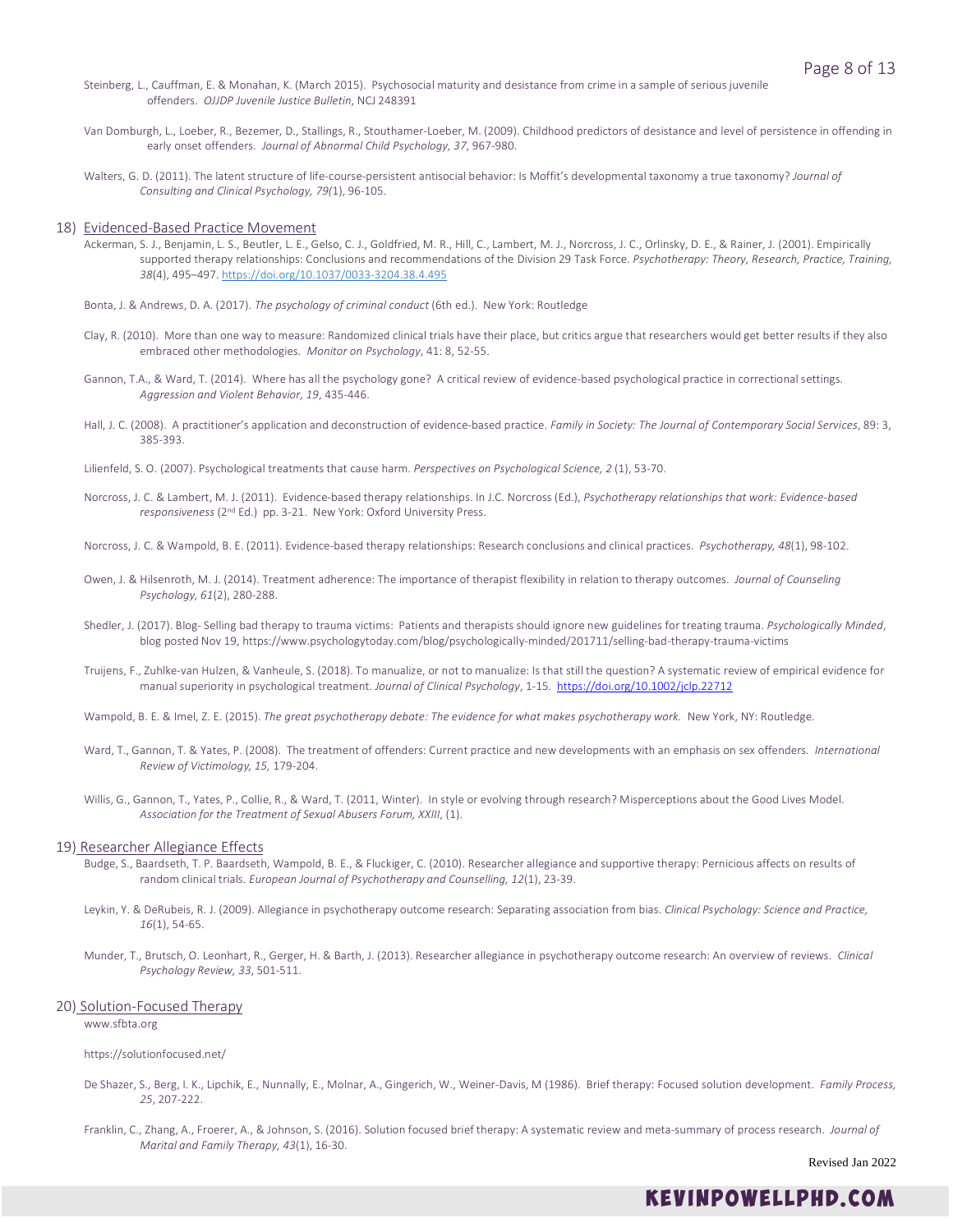- Gingerich, W. J. & Peterson, L. T. (2012). Effectiveness of solution-focused brief therapy: A systematic qualitative review of controlled outcome studies. *Research on Social Work Practice, 23*(3), 266-283.
- Kim, J., Smock Jordan, S., Franklin, C., & Froerer. A. (2019). Is solution-focused brief therapy evidence-based? An Update 10 years later. *Families in Society: The Journal of Contemporary Social Services, 100*(2), 127-138.
- Neipp,M., Beyebach, M., Nunez, R. M., & Martinez-Gonzalez, M. (2015). The effect of solution-focused versus problem-focused questions: A replication. *Journal of Marital and Family Therapy, 42*(3), 525-535.

### 21) Healthy Relationships

- Anderson, J. R. (2020). Inviting autonomy back to the table: The importance of autonomy for healthy relationship functioning. *Journal of Marital and Family Therapy, 46*(1), 3-14. doi:10.1111/jmft.12413
- Davila, J., et al. (2017). Romantic competence, healthy relationship functioning, and well-being in emerging adults. *Personal Relationships, 24*, 162-184. doi: 10:1111/pere.12175
- Kothari, B. H., Blakeslee, J., & Miller, R. (2020). Individual and interpersonal factors associated with psychosocial functioning among adolescents in foster care: A scoping review. *Children and Youth Services Review, 118*, 1-12. 105454
- Kulkarni, S. J., Kohl, P. L., & Edmond, T. (2020). From "stop family violence" to "build healthy relationships to end violence": The journey to reenvision a grand challenge (Commentary). *Social Work, 65*(4), 401-405. Doi:10.1093/sw/swaa038.

#### 22) Healthy Sexuality

Herbenick, D., Bowling, J., Fu, T-C. (Jane), Dodge, B., Guerra-Reyes, L., & Sanders, S. (2017). Sexual diversity in the United States: Results from a nationally representative probability sample of adult women and men. *PLoS ONE, 12(7): e0181198. https://doi.org/10.1371/journal.pone.0181198*

Rodrigues, A. (2021). Teenagers, Digital Sexual Behavior, and the TEAMS Approach. *The New Circle Magazine*. Safer Society Press.`

Ryan, G. (2010). Sexually abusive youth: Defining the problem and the population. In G. Ryan, T. Leversee, & S. Lane (Eds.), *Juvenile Sexual Offending: Causes, Consequences, and Correction, 3rd edition* (pp. 3-8). Hoboken, NJ: John Wiley & Sons.

#### [Sexual and Reproductive Health and Research \(SRH\) \(who.int\)](https://www.who.int/teams/sexual-and-reproductive-health-and-research/key-areas-of-work/sexual-health/defining-sexual-health)

[http://www.nsvrc.org/sites/default/files/saam\\_2015\\_what-is-healthy-sexuality-and-consent.pdf](http://www.nsvrc.org/sites/default/files/saam_2015_what-is-healthy-sexuality-and-consent.pdf)

#### 23) Functional Behavior Assessment

Cooper, J. O., Heron, T. E., & Heward, W. L. (2007). Functional Behavior Assessment (pp.500-524). *Applied Behavior Analysis (2nd Ed.).* Columbus, OH: Pearson Merrill Prentice Hall.

Iwata, B. A. & Worsdell, A. S. (2005). Implications of functional analysis methodology for the design of intervention programs. *Exceptionality, 13*(1), 25-34.

#### 24) RNR (Risk-Needs-Responsivity) Model

Andrews, D. A., & Bonta, J. (2010). *The psychology of criminal conduct* (5th ed.). New Providence, NJ: Matthew Bender & Company, Inc.

Andrews, D. A., Bonta, J & Wormith J. S. (2011). The Risk-Need-Responsivity (RNR) Model: Does Adding the Good Lives Model Contribute to Effective Crime Prevention? *Criminal Justice and Behavior, 38*(7), 735-755.

Bonta, J. & Andrews, D. A. (2017). *The psychology of criminal conduct* (6th ed.). New York: Routledge.

### 25) Good Lives Model

- Collie, R., Ward, T., Ayland, L., & West, B. (2007). The Good Lives Model of Rehabilitation: Reducing Risks and Promoting Strengths with Adolescent Sexual Offenders. In Calder, M.C. (Ed.), *Working with children and young people who sexually abuse: Taking the field forward* (pp. 53-64). Dorset, UK: Russell House.
- Ward, T. & Marshall, W. L. (2004). Good lives, aetiology and the rehabilitation of sex offenders: A bridging theory*. Journal of Sexual Aggression, 10* (2), 153-169.
- Wilson, R. J. & Yates, P. M. (2009). Effective interventions and the Good Lives Model: Maximizing treatment gains for sexual offenders. Aggression and Violent Behavior*, 14*, 157-161.

#### 26) Positive Psychology

Linley P. A. and Joseph, S. (Eds.). (2004). *Positive psychology in practice.* Hoboken, NJ: Wiley.

- Seligman, M. E. P., Steen, T. A., Park, N. and Peterson, C. (2005). Positive psychology progress: Empirical validation of interventions. *American Psychologist, 60*(5), 410-421.
- Snyder, C. R. & Lopez, S. J. (Eds.) (2009). *Oxford handbook of positive psychology*. Oxford: Oxford University Press.

www.authentichappiness.org

Revised Jan 2022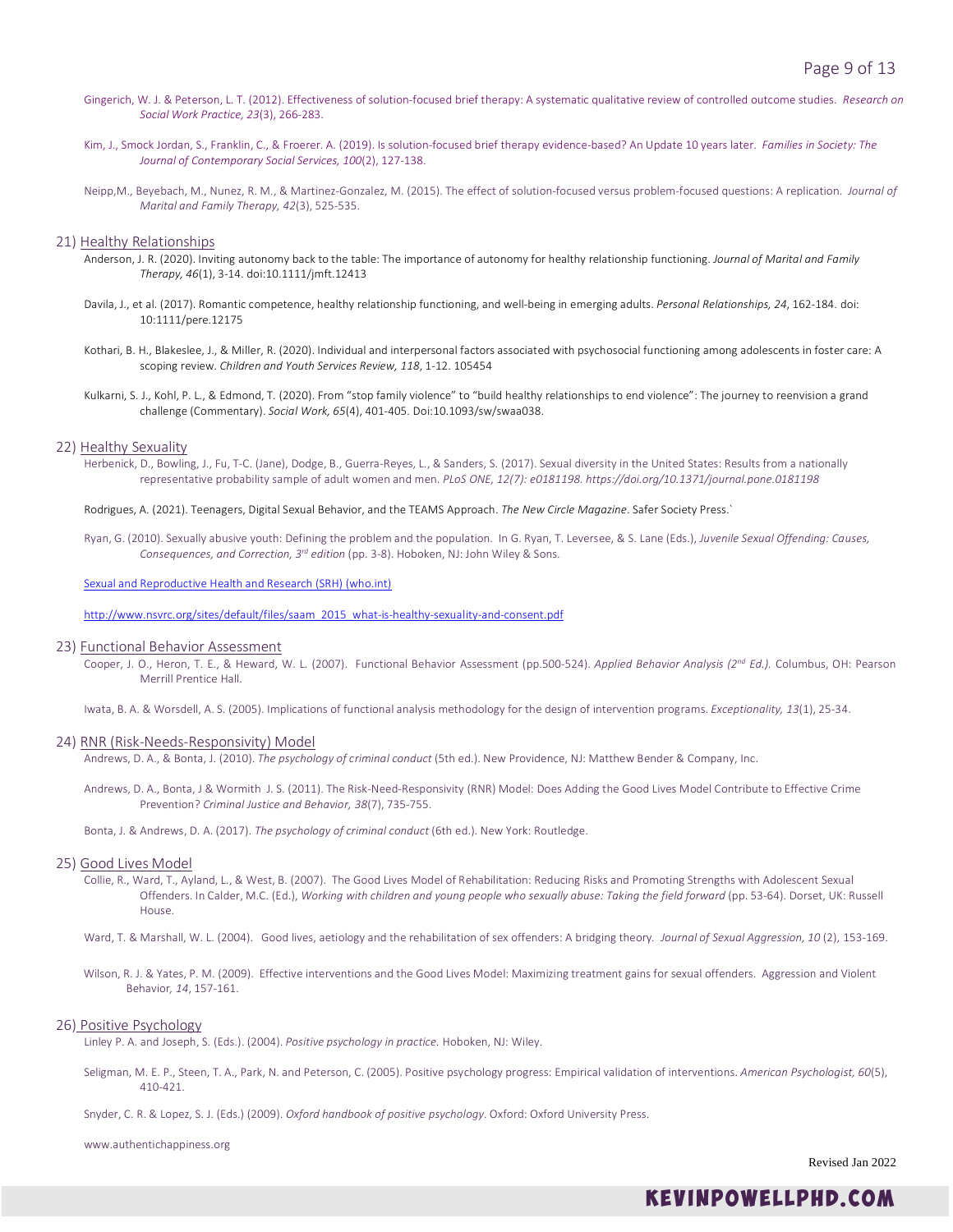# 27) Developmental Assets

Benson, P. L. (2006). All kids are our kids: What communities must do to raise caring and responsible children and adolescents (2<sup>nd</sup> Ed). San Francisco: Jossey-Bass.

Search Institute: www.search-institute.org 40 Developmental Assets

#### 28) Basic Helping & Interviewing Skills

Egan, G. (2006). *Essentials of skilled helping: Managing problems, developing opportunities.* Belmont, CA: Thomson Wadsworth.

Cormier, S., Nurius, P.S., & Osborn, C.J. (2013). *Interviewing and change strategies for helpers* (7th ed.) Belmont, CA: Brooks/Cole.

Miller, W. R., & Rollnick, S. (2013). *Motivational interviewing: Helping people change* (3rd edition). Guilford Press.

#### 29) Multiple Intelligence

Gardner, H. (1999). Intelligence reframed: Multiple intelligence for the 21st century. New York: BasicBooks.

Kornhaber, M., Fierros, E., & Veenema, S. (2004). Multiple Intelligences: Best ideas from research and practice. Boston: Pearson/ Allyn & Bacon.

Weber, E. (2005). MI strategies in the classroom and beyond: Using roundtable learning. Boston: Pearson/Allyn & Bacon.

#### 30) Holistic (Biopsychosocial & Ecological Model)

- Bronfenbrenner, U. (2001). The bioecological theory of human development. In N. J. Smelser & P.B. Baltes (Eds.), *International encyclopedia of the social and behavioral sciences* (Vol. 10, pp. 6963-6970). New York: Elsevier.
- Dodge, K. A., & Pettit, G. S. (2003). A biopsychosocial model of the development of chronic conduct problems in adolescence. *Developmental Psychology, 39* (2), 349-371.
- Leversee, T. & Powell, K. M. (2017). Beyond risk management to a more holistic model for treating adolescents who have engaged in sexually abusive behavior. In B. Schwartz (Ed.), *Sexually Abusive Behavior in Youth: A Handbook of Theory, Assessment, and Treatment (20:1-37).* Kingston, NJ: Civic Research Institute.

#### 31) Respectful Language/ Being Sensitive to Labels

American Psychological Association (2010). *Publication manual of the American Psychological Association* (6th ed.), pp. 72. Washington, DC: APA.

- Cuttler, C. & Ryckman, M. (2019). Don't call me delusional: Stigmatizing effects of noun labels on people with mental disorders. *Stigma & Health, 4*(2), 118-125 [https://doi.org/10.1037/sah0000132](https://doi.apa.org/doi/10.1037/sah0000132)
- Harris, A. J. & Socia, K. M. (2016). What's in a name? Evaluating the effects of the "sex offender" label on public opinions and beliefs. *Sexual Abuse: A Journal of Research and Treatment, 28*(7), 660-678. DOI: 10.1177/1079063214564391
- Jensen, M. E., Pease, E. A., Lanbert, K., Hickman, D. R., Robinson, O, McCoy, K. T., …& Kenerson King, J. (2013). Championing person-first language: A call to psychiatric mental health nurses. *Journal of the American Psychiatric Nurses Association, 19*(3), 146-151.
- Willis, G. M. (2018). Why call someone by what we don't want them to be? The ethics of labeling in forensic/correctional psychology. *Psychology, Crime, & Law,* 1-17.
- Willis, G. M., Ackerman, A., & Prescott, D. (2018). Person-first language: Establishing a culture that transcends labels. *SAJRT Blog,* May 2.
- Willis, G. M. & Letourneau, E. J. (2018). Promoting accurate and respectful language to describe individuals and groups. *Sexual Abuse, 30*(5), 480-483.

#### 32) Adverse Childhood Experiences (ACE-Responsive) Info

Anda, R. F. & Felitti, V. J. (2003). Origins and essense of the study. *ACE Reporter, 1*(1), 1-4.

- Baglivio, M. T., Epps, N., Swartz, K., Sayedul Huq, M., Sheer, A., & Hardt, N. S. (2014). The prevalence of adverse childhood experiences (ACE) in the lives of juvenile offenders. *OJJDP Journal of Juvenile Justice, 3*(2), 1-18.
- Carlson, J. S., Yohannan, J., Darr, C. L., Turley, M. R., Larez, N. A., & Perfect, M. M. (2018). Prevalence of adverse childhood experiences in school-aged youth: A systematic review (1990-2015). *International Journal of School & Educational Psychology,* https://doi.org/10.1080/21683603.2018.1548397.
- Clancy, S. A. (2009). *The trauma myth: The truth about the sexual abuse of children- and its aftermath.* New York: Basic Books.
- Creeden, K. J. (2006). Trauma and Neurobiology: Considerations for the Treatment of Sexual Behavior Problems in Children and Adolescents. In Longo, R.E. & Prescott, D.S. (Eds.) *Current perspectives: Working with sexually aggressive youth and youth with sexual behavior problems* (pp. 395-418)*.* Holyoke, MA: NEARI Press

Revised Jan 2022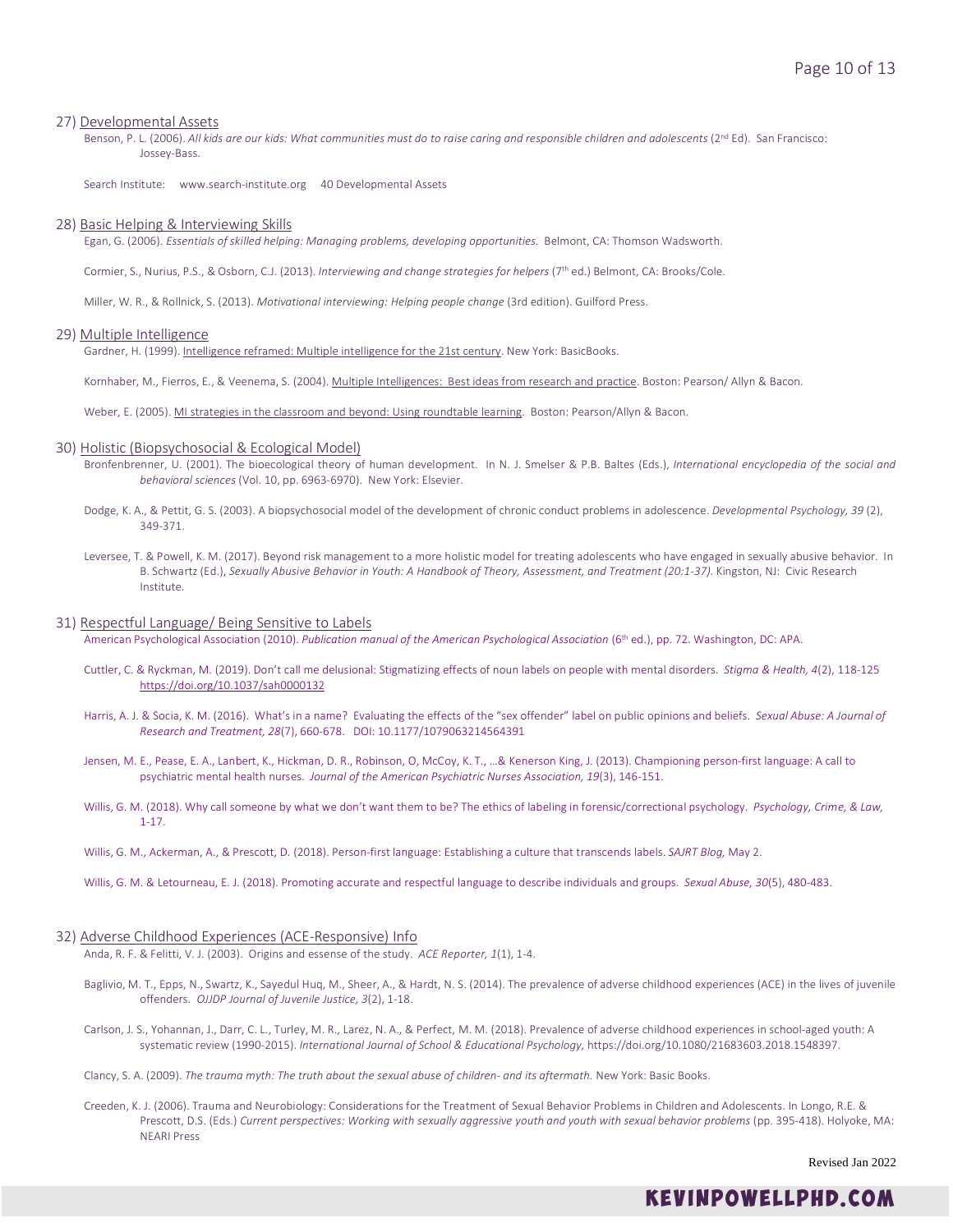- Crouch, E., Probst, J. C., Radcliff, E., Bennett, K. J., & Hunt McKinney, S. (2019). Prevalence of adverse childhood experiences (ACEs) among US children. *Child Abuse & Neglect, 92*, 209-218.
- Jespersen, A.F., Lalumiere, M. L., Seto, M. C. (2009). Sexual abuse history among adult sex offenders and non-sex offenders: A meta-analysis. *Child Abuse & Neglect, 33*, 179-192.
- Levenson, J. S., Willis, G. M. & Prescott, D. S. (2015). Adverse childhood experiences in the lives of female sex offenders: *Sexual Abuse: A Journal of Research and Treatment*, *27*(3), 258-283. doi:10.1177/1079063214544332.
- Levenson, J. S., Willis, G. M. & Prescott, D. S. (2016). Adverse childhood experiences in the lives of male sex offenders: Implications for trauma-informed care. *Sexual Abuse: A Journal of Research and Treatment*, *28*(4), 340-359. doi:10.1177/1079063214535819.
- Reavis, J. Looman, J., Franco, K. & Rojas, B. (2013). Adverse childhood experiences and adult criminality: How long must we live before we possess our own lives? *The Permanente Journal, 17*, 44-48.
- Turner, D., Wolf, A. J., Barra, S., Muler, M., Gregorio Hertz, P., Huss, M., Tuscher, O., & Retz, W. (2020). The association between adverse childhood experiences and mental health problems in young offenders. *European Child & Adolescent Psychiatry*, https://doi.org/10.1007/s00787-020-01608-2.
- Walsh, K., Blaustein, M., Knight, W. G., Spinazzola, J., van der Kolk, B. A. (2007). Resiliency factors in the relation between childhood sexual abuse and adulthood sexual assault in college-age women*. Journal of Child Sexual Abuse, 16*(1), 1-17.
- Wampold, B. E., Imel, Z. E., Laska, K. M., Benish, S., Miller, S. D., Fluckiger, C., Del Re, A. C., Baardseth, T. P., & Budge, S. (2010). Determining what works in the treatment of PTSD. *Clinical Psychology Review, 30,* 923-933.
- Weir, K. (2011). The exercise effect. *APA Monitor on Psychology, 42*(11), 48-52.
- 33) Adversity & Positive Outcomes (Post Traumatic Growth; Positive Life Changes; Benefit-Finding; Benefit-Reminding; Resiliency; Steeling Effect) Cohen, J. A., Mannarino, A. P., Kliethermes, M., & Murray, L.A. (2012). Trauma-focused CBT for youth with complex trauma. *Child Abuse & Neglect, 36*, 528-541.
	- Collier, L. (2016). Growth after Trauma. *Monitor on Psychology, 47*(10), 48-52.
	- Frazier, P.A. & Berman, M. I. (2008). Posttraumatic growth following sexual assault. In S. Joseph & P.A. Linley (Eds.), *Trauma, recovery, and growth: Positive psychological perspectives on posttraumatic stress* (pp. 161-181). Hoboken, NJ: John Wiley & Sons.
	- Helgeson, V. S., Reynolds, K.A., & Tomich, P.L. (2006). A meta-analytic review of benefit finding and growth. *Journal of Consulting and Clinical Psychology, 74*(5), 797-816.
	- Holtge, J., McGee, S. L., Maercker, A., & Thoma, M. V. (2018). A salutogenic perspective on adverse experiences: The curvilinear relationship of adversity and wellbeing. *European Journal of Health Psychology, 25*(2), 53-69.
	- Joseph, S. & Butler, L. D. (2010). Positive changes following adversity. *PTSD Research Quarterly, 21*(3), 1-8.
	- Joseph, S. & Linley, P.A. (Eds.) (2008). *Trauma, recovery, and growth: Positive psychological perspectives on posttraumatic stress*. Hoboken, NJ: John Wiley & Sons.
	- Meyerson, D. A., Grant, K. E., Smith-Carter, J., & Kilmer, R. P. (2011). Posttraumatic growth among children and adolescents: A systematic review. *Clinical Psychology Review, 31,* 949-964.
	- Schaefer, L. M., Howell, K. H., Schwartz, L. E., Bottomley, J. S., & Crossnine, C. B. (2018). A concurrent examination of protective factors associated with resilience and posttraumatic growth following childhood victimization. *Child Abuse & Neglect, 85,* 17-27.
	- Seery, M. D. (2011). Resilence: A silver lining to experiencing adverse life events? *Current Directions in Psychological Science, 20*(6), 390-394.
	- Seery, M. D., Leo, R. J., Lupien, S. P., Kondrak, C. L., & Almonte, J. L. (2013). An upside to adversity? Moderate cumulative lifetime adversity is associated with resilient responses in the face of controlled stressors. *Psychological Science, 24*(7), 1181-1189.
	- Tedeschi, R. G. & Kilmer R. P. (2005). Assessing strengths, resilience, and growth to guide clinical interventions. *Professional Psychology: Research and Practice, 36* (3), 230-237.

# 34) Complex Trauma

- Arvidson, J., Kinniburgh, K., Howard, K., Spinazzola, J., Strothers, H. Evans, M. Andres, B. Cohen, C. & Blaustein, M. E. (2011). Treatment of complex trauma in young children: Developmental and cultural considerations in application of the ARC intervention model. *Journal of Child & Adolescent Trauma, 4*, 34- 51.
- Cook, A, Spinazzola, J., Ford, J., Lanktree, C., Blaustein, M., Cloitre, M., DeRosa, R., Hubbard, R., Kagan, R., Liautaud, J., Mallah, K., Olafson, E., & van der Kolk, B. (2005). Complex trauma in children and adolescents. *Psychiatric Annals, 35* (5), 390-398.
- Courtois, C. A. (2008). Complex trauma, complex reactions: Assessment and treatment. *Psychological Trauma: Theory, Research, Practice, and Policy, S* (1), 86- 100.

Revised Jan 2022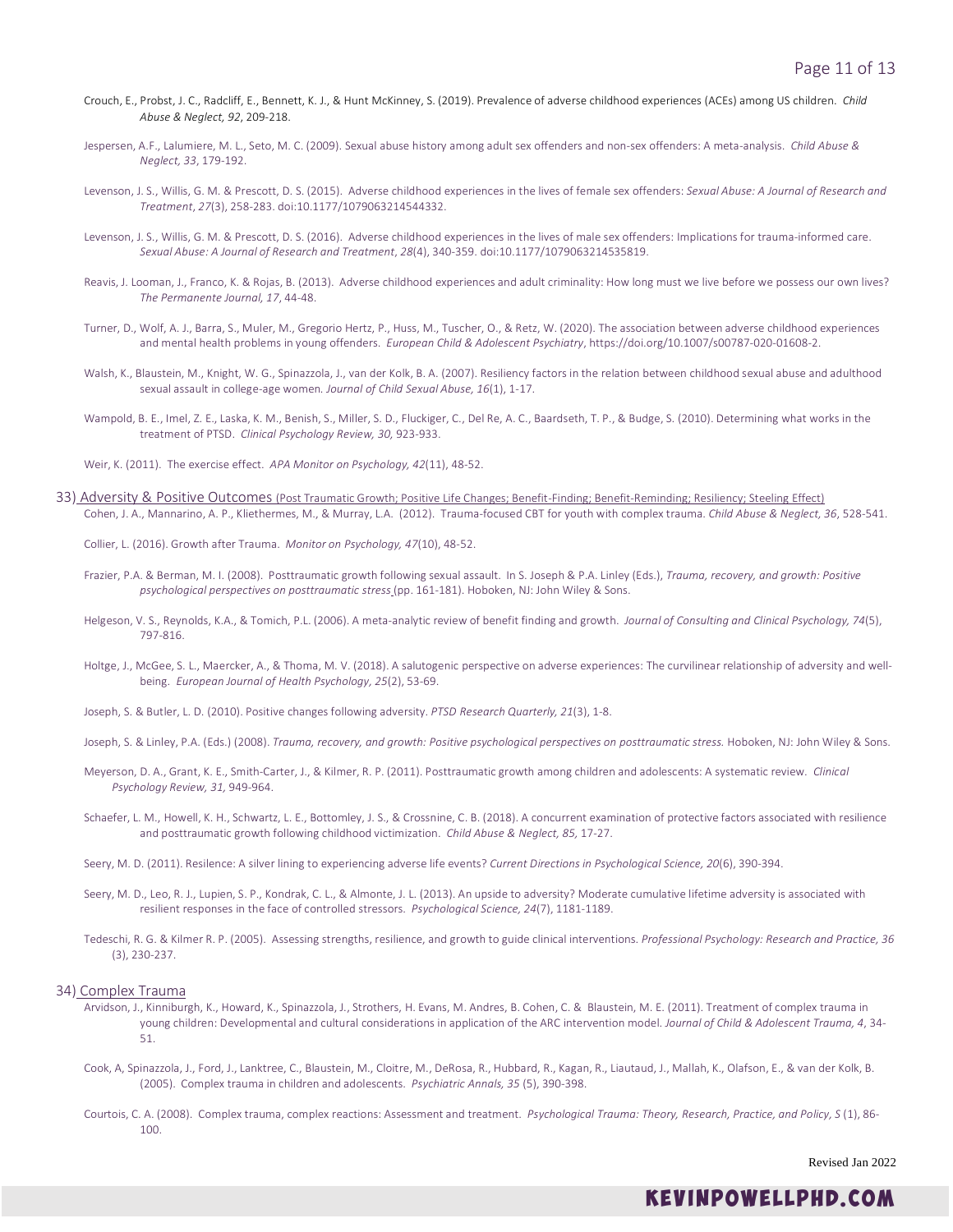Courtois, C. A. & Ford, J.D. (2009). *Treating complex traumatic stress disorder: An evidenced-based guide.* New York: The Guilford Press.

Ford, J.D. & Cloitre, M. (2009). Best practices in psychotherapy for children and adolescents. In C. A. Courtois & J. D. Ford (Eds.), *Treating complex traumatic stress disorder: An evidenced-based guide.* New York: The Guilford Press.

#### 35) Trauma/ Anxiety Self Help Websites

Child Trauma Academy (Bruce Perry's website): www.childtrauma.org

National Center for Children Exposed to Violence: http://www.nccev.org/

National Center for Victims of Crime: http://www.ncvc.org

http://www.apa.org/pi/families/resources/task-force/child-trauma.aspx

# 36) Attachment & Interventions

Biglan, A., Flay, B.R., Embry, D.D., & Sandler, I.N. (2012). The critical role of nurturing environments for promoting human well-being. *American Psychologist, 67*(4), 257-271.

Bowlby, J. (1988). *A secure base: Parent-child attachment and healthy human development.* New York: Basic Books.

- Creeden, K.J. (2009). How trauma and attachment can impact neurodevelopment: Informing our understanding and treatment of sexual behavior problems. *Journal of Sexual Aggression, 15*(3), 261-273.
- Dozier, M., Lindhiem, O., Lewis, E., Bick, J., Bernard, K., & Peloso, E. (2009). Effects of a foster parent training program on young children's attachment behaviors: Preliminary evidence from a randomized clinical trial. *Child and Adolescent Social Work Journal, 26,* 321-332.

#### 37) Prevention of Child Abuse, Cycle of Abuse, & Intimate Partner Violence

- Assink, M., van der Put, C. E., Meeuwsen, M. W. C. M., de Jong, N. M., Oort, F. J., Stams, G. J. J. M., & Hoeve, M. (2019). Risk factors for child sexual abuse victimization: A meta-analytic review. *Psychological Bulletin*, [http://dx.doi.org/10.1037/bu10000188.](http://dx.doi.org/10.1037/bu10000188)
- Craig, E. (2021). Teaching safeguarding through books: A content Analysis of child sexual abuse prevention books. *Journal of Child Sexual Abuse,* 1-19, <https://doi.org/10.1080/10538712.2021.1985672>
- Kenny, M. C. & Wurtele, S. K. (2012). Preventing childhood sexual abuse: An ecological approach. *Journal of Child Sexual Abuse, 21*, 361-367. DOI: 10.1080/10538712.2012.675567
- Mendelson, T. & Letourneau, E. J. (2015). Parent-focused prevention of child sexual abuse*. Prevention Science, 16*, 844-852.
- Meng, X., Fleury, M-J., Xiang, Y-T, Li, M., & D'Arcy, C. (2018). Resilience and protective factors among people with a history of child maltreatment: A systematic review. *Social Psychiatry and Psychiatric Epidemiology, 53*, 453-475.
- Ridings, L. E., Beasley, L. O., & Silovsky, J. F. (2017). Consideration of risk and protective factors for families at risk for child maltreatment: An intervention approach*. Journal of Family Violence, 32*, 179-188.
- Rudolph, J., Zimmer-Gembeck, M. J., Shanley, D. C., & Hawkins, R. (2018). Child sexual abuse prevention opportunities: Parenting, programs, and the reduction of risk. *Child Maltreatment, 23*(1), 96-106.
- Tharp, A. T., DeGue, S., Valle, L. A., Brookmeyer, K. A., Massetti, G. M., & Matjasko, J. L. (2012). A systematic qualitative review of risk and protective factors for sexual violence perpetration. *Trauma, Violence, & Abuse*, 1-35.
- Whitaker, D. J., Murphy, C. M., Eckhardt, C. I., Hodges, A. E., & Cowart, M. (2013). Effectiveness of primary prevention efforts for intimate partner violence. *Partner Abuse, 4*(2), 175-195.
- Wright, K. A., Turanovic, J. J., O'Neal, E. N., Morse, S. J., & Booth, E. T. (2019). The cycle of violence revisited: Childhood victimization, resilience, and future violence. *Journal of Interpersonal Violence, 34*(6), 1261-1286.
- Wurtele, S. K. & Kenny, M. C. (2010). Partnering with parents to prevent childhood sexual abuse. *Child Abuse Review, 19,* 130-152. DOI: 10.1002/car.1112.
- Wurtele, S. K. & Kenny, M. C. (2011). Normative sexuality development in childhood: Implications for developmental guidance and prevention of childhood sexual abuse. *Counseling and Human Development, 43*(9), 1-24.
- Yoon, S. (2018). Fostering resilient development: Protective factors underlying externalizing trajectories of maltreated children. *Journal of Child and Family Studies, 27*, 443-452.

#### 38) Safe, Stable, Nurturing Relationships (SSNR)

Herrenkohl, T. I., Klika, J. B., Brown, E. C., Herrenkohl, R. C., & Leeb, R. T. (2013). Tests of the mitigating effects of caring and supportive relationships in the study of abusive disciplining over two generations. *Journal of Adolescent Health, 53, S18-S24.*

Revised Jan 2022